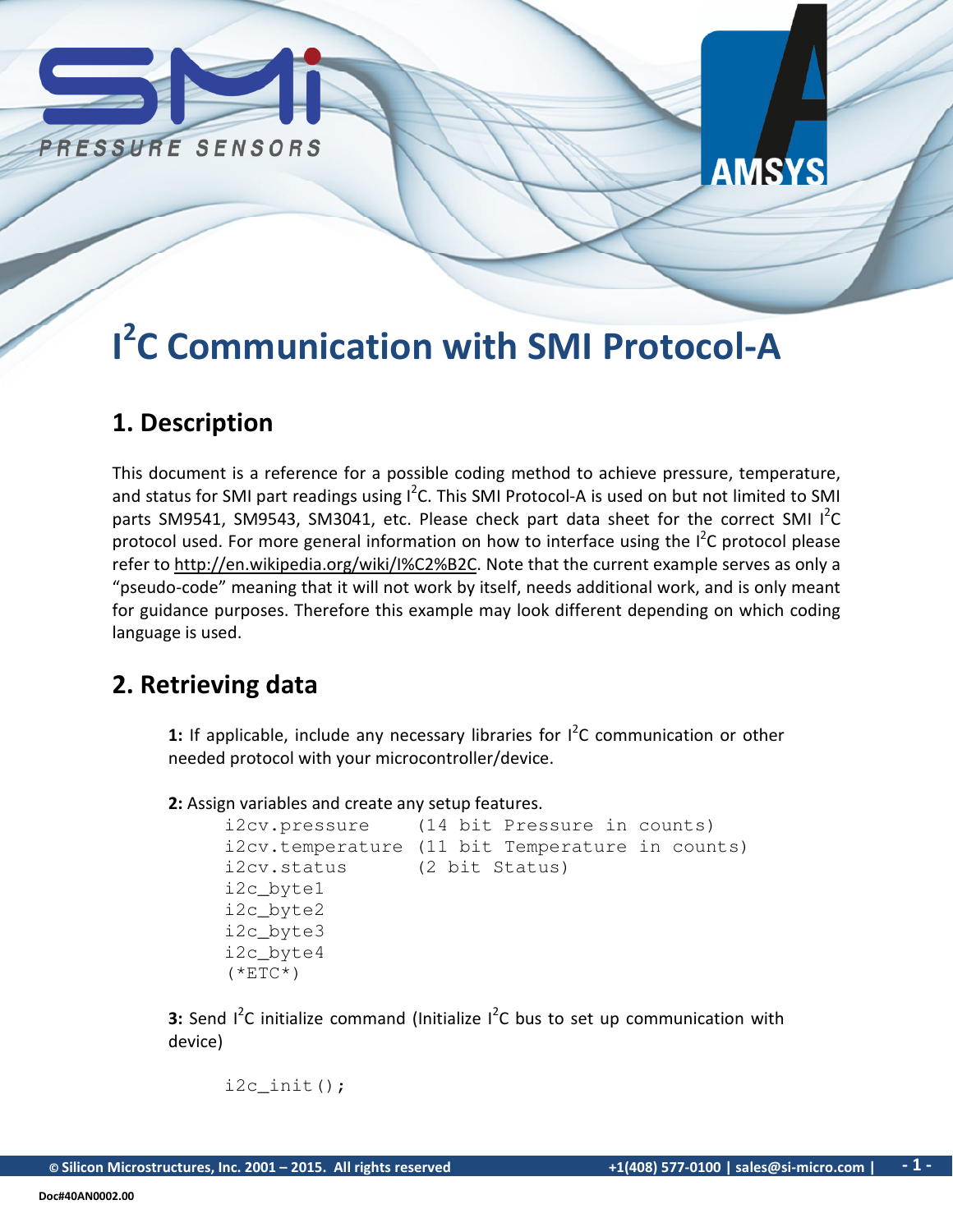

4: Send  $I^2C$  start command (Send start  $I^2C$  condition to begin communication with device)

i2c start bus();

5: To address and read the SMI sensor, the master must write 8 bits total through  $I^2C$ . The 8 bits consist of the device address and a read command. Send the 7 bit  $I^2C$  device address command and a least significant bit (LSB) of 1 to tell the master what address to read from. This will give you an 8 bit address with 7 bit part address shifted left and a LSB of 1 added to end of byte. (Please check part data sheet for correct device address.)

```
Device Read Byte = (Device Address \lt\lt 1) + 1;
 i2c_write(Device_Read_Byte);
```
6: Read the SMI part at the device address to gather measurements. This can be done by setting the master into a receiving state. 4 bytes will have to be read to gather all measurement information. An acknowledge will have to be sent after each of the first 3 bytes and not acknowledge on the fourth byte to stop transmission.

```
i2c_bytel = i2c_read_ack();
i2c_byte2 = i2c_rread_ack();
i2c_byte3 = i2c_rread_ack();
i2c_byte4 = i2c_rread_nack();
```
7: Stop bus, this ends communication with bus, this can be a reset if trying to receive multiple readings.

```
 stop_i2c_bus();
```
# 3. Converting Bytes

To collect pressure, temperature, and status, 4 bytes of data have to be read. These bytes will be converted and rearranged to be able to read temperature, pressure, and status of the device. If only 1 or 2 of the 3 device output values are needed, reading less bytes may be sufficient. For example If only pressure is needed, only 2 bytes can be read to obtain the full 14 bit pressure reading. See diagram below in section 3 for more details.

### 1: Converting Temperature Reading.

Temperature conversion consists of a right-shift of the fourth byte by 5 bits (last 5 bits will not contain any data). Then taking the third byte and shifting it left by 3 bits. This is done by multiplying by 8 (8 =  $2<sup>3</sup>$ ). Adding both these values together achieves an 11 bit temperature reading.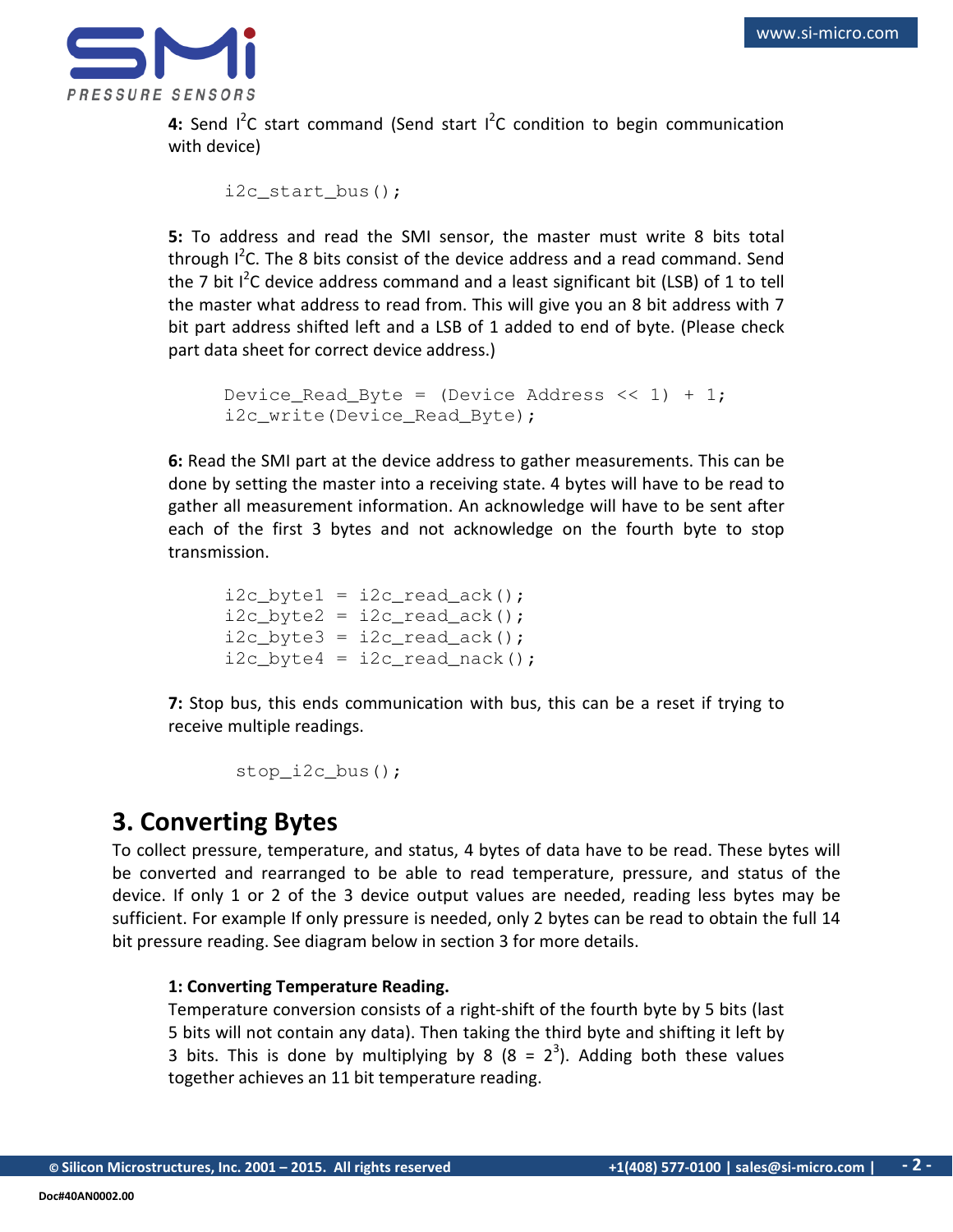

```
i2c byte4 \gg= 5;
i2cv.temperature = (i2c_byte3 * 8) + i2c_byte4;
```
#### 2: Converting Pressure Reading.

Pressure conversion consists of left-shifting the first byte by 8, this can be done by multiplying the first byte by 256 (256 =  $2^8$ ), then adding the second byte with eight lower order bits (LSBs) of the full 14 bit pressure reading. A bit-wise ANDoperation with  $3$ FFF<sub>hex</sub> is then applied to remove the first two bits that contain part status information by setting those bits to a binary "00". (If needed further inspect the device data sheet)

```
i2cv. pressure = 0x3fff & ((i2c_byte1 * 256) +i2c_byte2);
```
#### 3: Converting Status Reading.

Status conversion consists of a right-shift of the first byte by 6 bits. This will remove pressure data leaving only the relevant two status bits.

```
i2cv.status = i2c_byte_1 \gg 6;
```
#### Below is a visual diagram to aid in the process of converting bytes.

Each color represents a different type of bit. Green bits are Status, yellow bits are Pressure, and red bits are Temperature.



Rearranging these bytes produces 3 outputs, Tempature, Pressure and Status as seen below.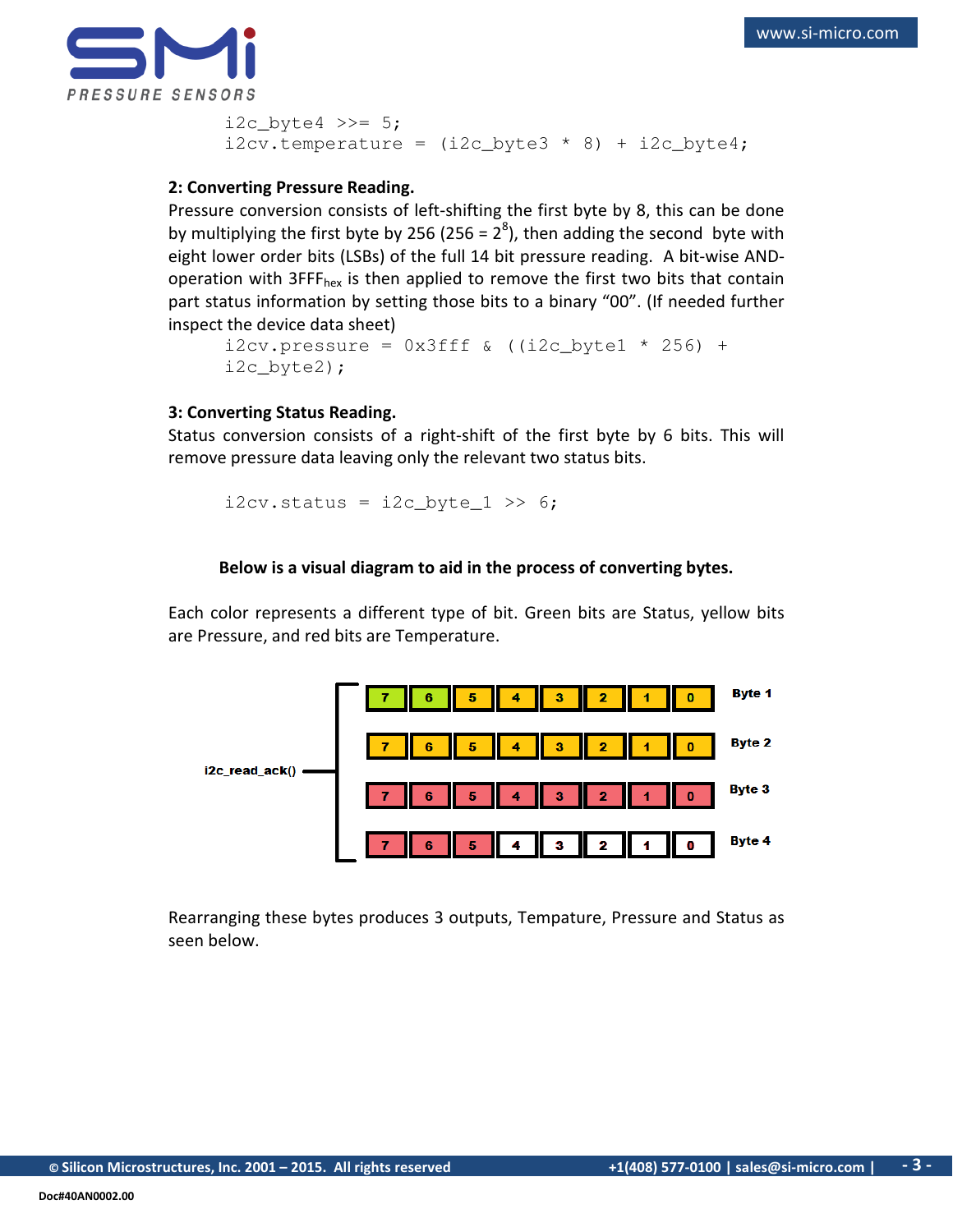

# 4. Handling of Data

Once the 4 bytes of data have been rearranged and converted, extrapolate the bytes to be able to achieve data values for the device. Use i2cv.temperature and i2cv.pressure count values from the SMI device to calculate actual temperature and pressure values. These calculated values will give temperature in degrees Celsius and pressure in counts or percent full scale (%FS) of the device will need to be converted into unit based values depending on the model number. Refer to data sheet for exact range and limitations of part.

### 1: Pressure Reading

To convert to pressure in the appropriate pressure unit from the byte counts, a line fit from the target count and pressure values has to be created. Creating a line fit from maximum and minimum device points allows for the extrapolation of data values from all count readings.

| min press | Minimum pressure               |
|-----------|--------------------------------|
| max press | Maximum pressure               |
| min count | Minimum pressure count reading |
| max count | Maximum pressure count reading |

**Pressure reading =** (((max press – min\_press)/( max\_count – min\_count))\* (**i2cv.pressure** - min\_count) + min\_press)

For example using the SM9541-100C-S-C-3 and inspecting the corresponding data sheet, the maximum and minimum spec count values can be found. The minimum pressure count of 1638 at 10% of the output range and maximum pressure count of 14745 at 90% of the output range. This results in a FS span of 80% of the output range which is equal to 13107 counts. These minimum and maximum relate to -5 cmH<sub>2</sub>O and 100 cmH<sub>2</sub>O pressure readings for this part, as

www.si-micro.com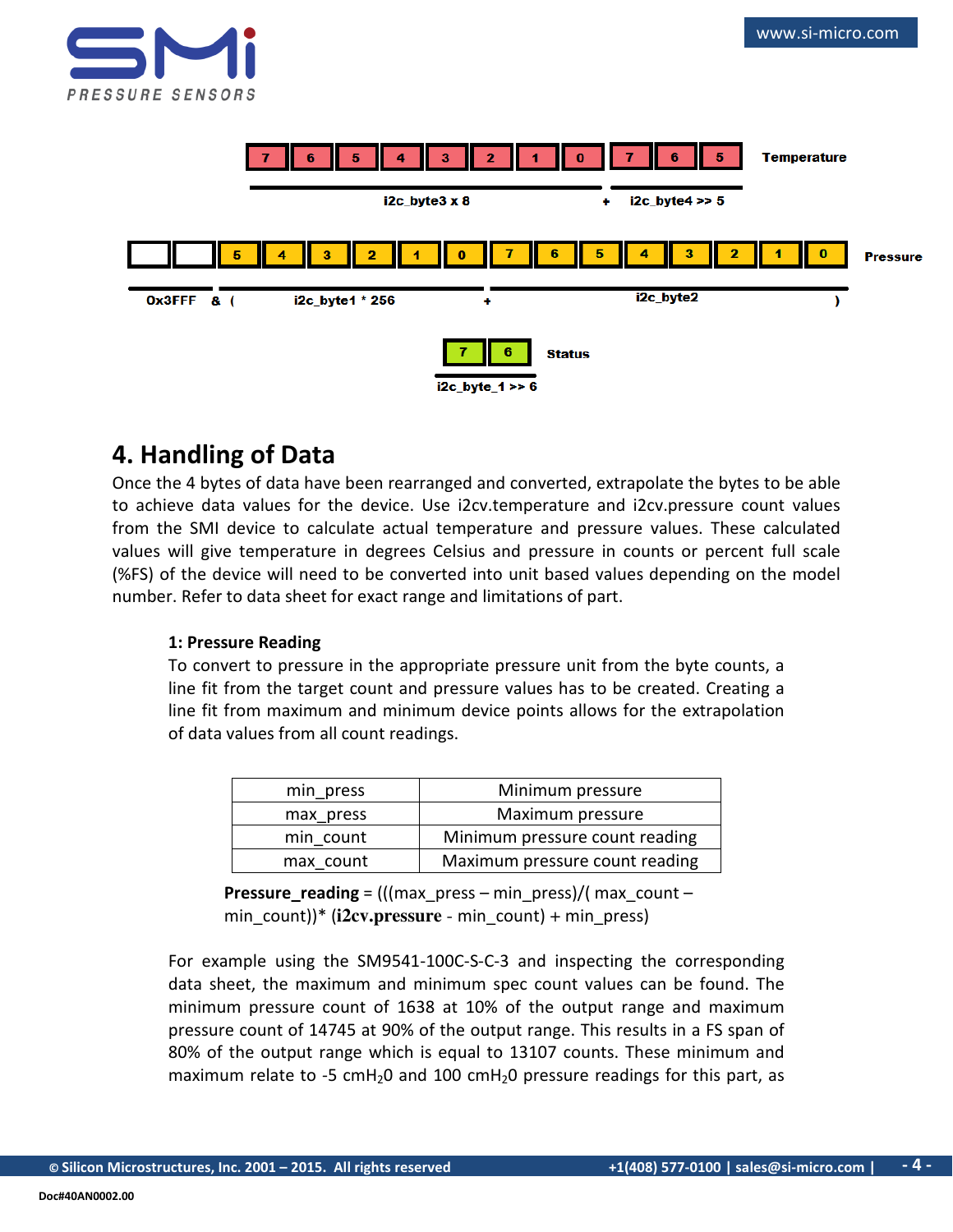

found in the data sheet. Assuming you receive a count of 8191 from device, the calculations in cmH<sub>2</sub>0 are as follows.

**Pressure in cmH<sub>2</sub>0** =  $(100 - (-5))/ (13107 - 1638)^* (8191 - 1638) + (-5)$ Pressure in  $cmH<sub>2</sub>0 = 55$ 

### 2: Temperature Reading

To convert to temperature from byte counts, use the equation below and evaluate it using the counts of i2cv.temperature. The resulting temperature will be in degrees Celsius.

```
Temperature reading = (i2cv.temperature/ (2^{11}) *200) - 50
```
Using a count value of 1024 received from the part, the temperature reading of the part can be achieved. The calculations for temperature are as follows.

**Temperature in Celsius =**  $(1024/(2^{11}) * 200) - 50$ Temperature in Celsius = 50

### 3: Status Reading

SMI part status consists of 2 bits. These 2 bits gives 4 possible status readings. The 4 status readings are as follows:

| 00 | <b>Normal Operation</b> |
|----|-------------------------|
| 01 | <b>Command Mode</b>     |
| 10 | <b>Stale Data</b>       |
| 11 | Diagnostic              |
|    | condition exists        |

For additional questions, please consult sales@si-micro.com.



your distributor AMSYS GmbH & Co.KG An der Fahrt 4, 55124 Mainz, Germany Tel. +49 (0) 6131 469 875 0 info@amsys.de | www.amsys.de